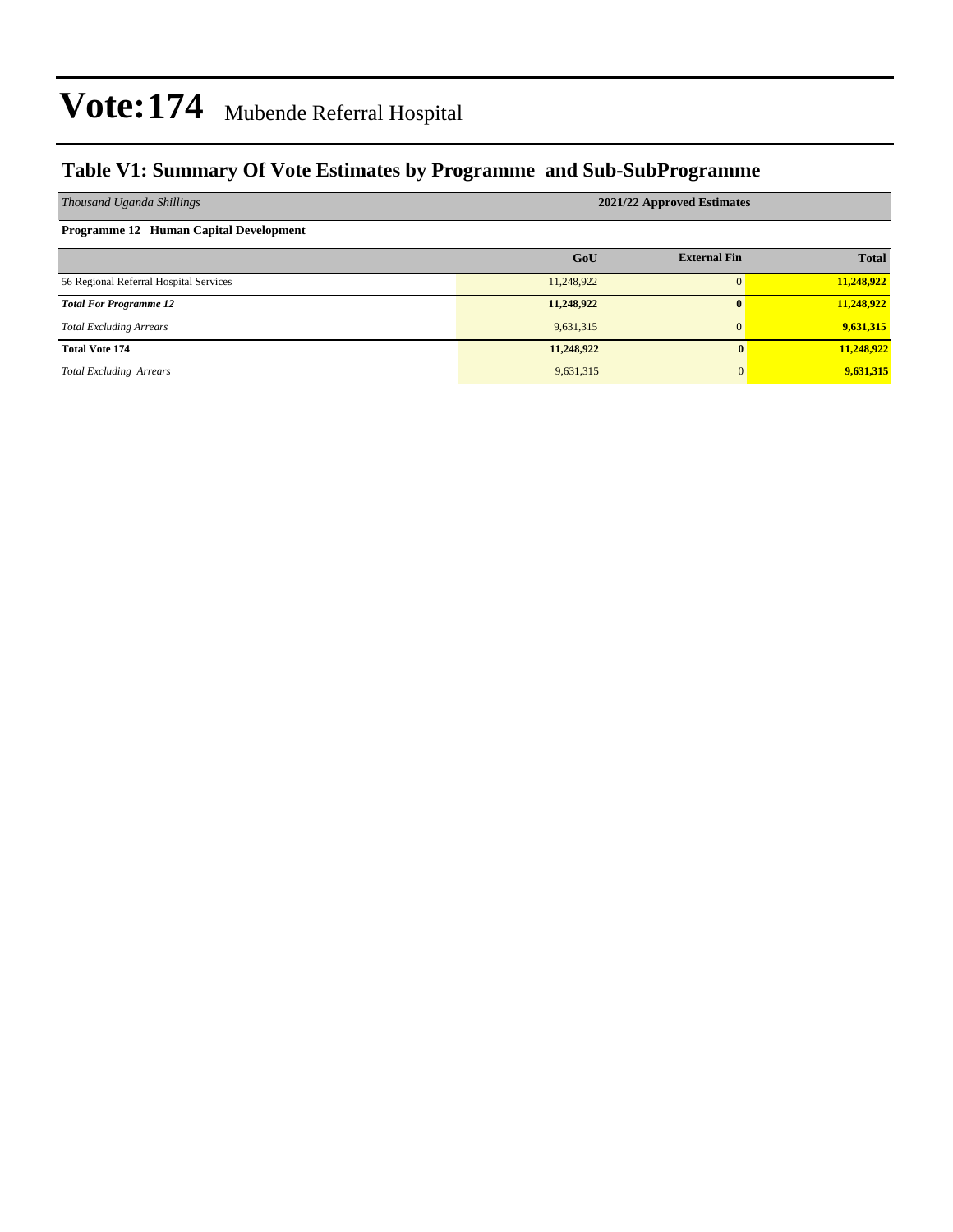### **Table V2: Summary Of Vote Estimates by Sub-SubProgramme,Department and Project**

| Thousand Uganda Shillings                                                 |                  | 2020/21 Approved Budget<br>2021/22 Approved Estimates |                  |              |                |                               |              |
|---------------------------------------------------------------------------|------------------|-------------------------------------------------------|------------------|--------------|----------------|-------------------------------|--------------|
| <b>Sub-SubProgramme 56 Regional Referral Hospital Services</b>            |                  |                                                       |                  |              |                |                               |              |
| <b>Recurrent Budget Estimates</b>                                         | <b>Wage</b>      | <b>Non-Wage</b>                                       | <b>AIA</b>       | <b>Total</b> | <b>Wage</b>    | <b>Non-Wage</b>               | <b>Total</b> |
| 01 Mubende Referral Hospital Services                                     | 5,434,497        | 3,020,653                                             | $\boldsymbol{0}$ | 8,455,150    | 5,501,090      | 2,097,109                     | 7,598,199    |
| 02 Mubende Referral Hospital Internal Audit                               | $\mathbf{0}$     | 10,000                                                | $\mathbf{0}$     | 10,000       | $\overline{0}$ | 10,000                        | 10,000       |
| 03 Mubende Regional Maintenance                                           | $\overline{0}$   | 82,000                                                | $\mathbf{0}$     | 82,000       | $\overline{0}$ | 82,000                        | 82,000       |
| <b>Total Recurrent Budget Estimates for Sub-</b><br>SubProgramme          | 5,434,497        | 3,112,653                                             | $\bf{0}$         | 8,547,150    | 5,501,090      | 2,189,109                     | 7,690,199    |
| Development Budget Estimates                                              | <b>GoU</b> Dev't | <b>External Fin</b>                                   | <b>AIA</b>       | <b>Total</b> |                | <b>GoU Dev't External Fin</b> | <b>Total</b> |
| 1004 Mubende Rehabilitation Referal Hospital                              | 2,550,000        | $\mathbf{0}$                                          | $\mathbf{0}$     | 2,550,000    | 3,308,723      | $\overline{0}$                | 3,308,723    |
| 1579 Retooling of Mubende Regional Referral Hospital                      | 200,000          | $\mathbf{0}$                                          | $\mathbf{0}$     | 200,000      | 250,000        | $\mathbf{0}$                  | 250,000      |
| <b>Total Development Budget Estimates for Sub-</b><br><b>SubProgramme</b> | 2,750,000        | $\bf{0}$                                              | $\bf{0}$         | 2,750,000    | 3,558,723      | $\bf{0}$                      | 3,558,723    |
|                                                                           | GoU              | <b>External Fin</b>                                   | <b>AIA</b>       | <b>Total</b> | GoU            | <b>External Fin</b>           | <b>Total</b> |
| <b>Total For Sub-SubProgramme 56</b>                                      | 11,297,150       | $\bf{0}$                                              | $\bf{0}$         | 11,297,150   | 11,248,922     | $\bf{0}$                      | 11,248,922   |
| <b>Total Excluding Arrears</b>                                            | 11,297,150       | $\mathbf{0}$                                          | $\mathbf{0}$     | 11,297,150   | 9,631,315      | $\overline{0}$                | 9,631,315    |
| <b>Total Vote 174</b>                                                     | 11,297,150       | $\bf{0}$                                              | $\bf{0}$         | 11,297,150   | 11,248,922     | $\bf{0}$                      | 11,248,922   |
| <b>Total Excluding Arrears</b>                                            | 11,297,150       | $\mathbf{0}$                                          | $\overline{0}$   | 11,297,150   | 9,631,315      | $\overline{0}$                | 9,631,315    |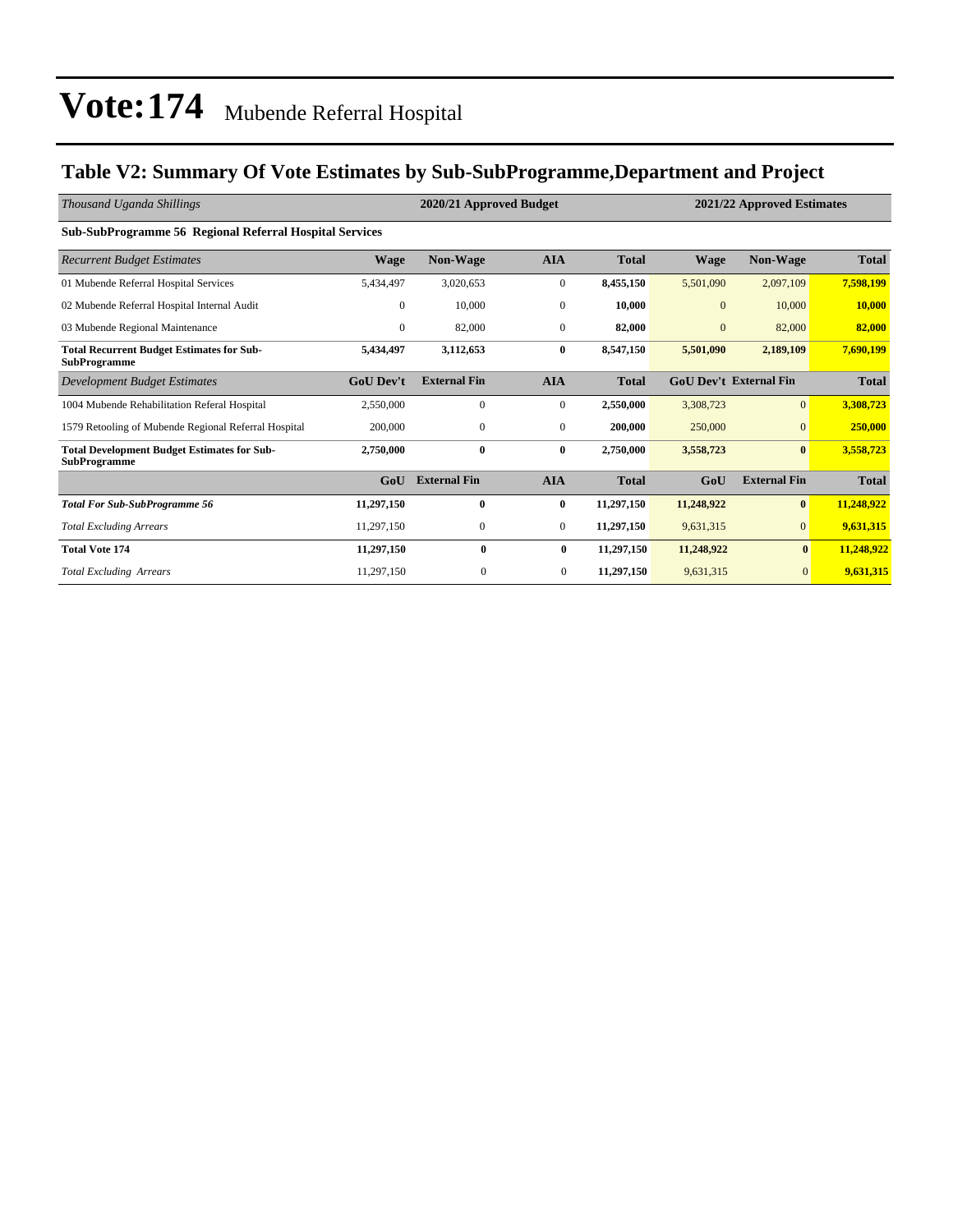### **Table V3: Summary Vote Estimates by Item**

| Thousand Uganda Shillings                                     |                  | 2020/21 Approved Budget |           |                  | 2021/22 Approved Estimates |                     |              |
|---------------------------------------------------------------|------------------|-------------------------|-----------|------------------|----------------------------|---------------------|--------------|
|                                                               | GoU              | External Fin            | AIA       | <b>Total</b>     | GoU                        | <b>External Fin</b> | <b>Total</b> |
| <b>Employees, Goods and Services (Outputs Provided)</b>       | 8,547,150        | $\bf{0}$                | $\bf{0}$  | 8,547,150        | 7,631,315                  | $\bf{0}$            | 7,631,315    |
| 211101 General Staff Salaries                                 | 5,434,497        | $\bf{0}$                | $\bf{0}$  | 5,434,497        | 5,501,090                  | $\bf{0}$            | 5,501,090    |
| 211103 Allowances (Inc. Casuals, Temporary)                   | 181,124          | $\bf{0}$                | $\bf{0}$  | 181,124          | 174,124                    | $\bf{0}$            | 174,124      |
| 212102 Pension for General Civil Service                      | 209,643          | $\bf{0}$                | $\bf{0}$  | 209,643          | 225,594                    | $\bf{0}$            | 225,594      |
| 213001 Medical expenses (To employees)                        | 5,280            | $\bf{0}$                | $\bf{0}$  | 5,280            | 7,280                      | $\bf{0}$            | 7,280        |
| 213002 Incapacity, death benefits and funeral expenses        | $\bf{0}$         | $\bf{0}$                | $\bf{0}$  | $\bf{0}$         | 11,000                     | $\bf{0}$            | 11,000       |
| 213004 Gratuity Expenses                                      | 1,676,798        | 0                       | $\bf{0}$  | 1,676,798        | 678,420                    | $\bf{0}$            | 678,420      |
| 221001 Advertising and Public Relations                       | 1,800            | $\bf{0}$                | $\bf{0}$  | 1,800            | 1,800                      | $\bf{0}$            | 1,800        |
| 221002 Workshops and Seminars                                 | 4,440            | $\bf{0}$                | $\bf{0}$  | 4,440            | 2,640                      | $\bf{0}$            | 2,640        |
| 221003 Staff Training                                         | 11,300           | $\bf{0}$                | $\bf{0}$  | 11,300           | 7,300                      | $\bf{0}$            | 7,300        |
| 221007 Books, Periodicals & Newspapers                        | 5,808            | $\bf{0}$                | $\bf{0}$  | 5,808            | 8,808                      | $\bf{0}$            | 8,808        |
| 221008 Computer supplies and Information Technology<br>(TT)   | 21,863           | $\bf{0}$                | $\bf{0}$  | 21,863           | 21,863                     | $\bf{0}$            | 21,863       |
| 221009 Welfare and Entertainment                              | 20,688           | $\bf{0}$                | $\bf{0}$  | 20,688           | 14,688                     | $\bf{0}$            | 14,688       |
| 221010 Special Meals and Drinks                               | 58,130           | $\bf{0}$                | $\bf{0}$  | 58,130           | 54,130                     | $\bf{0}$            | 54,130       |
| 221011 Printing, Stationery, Photocopying and Binding         | 26,789           | 0                       | 0         | 26,789           | 31,750                     | $\bf{0}$            | 31,750       |
| 221012 Small Office Equipment                                 | 4,420            | $\bf{0}$                | $\bf{0}$  | 4,420            | 4,420                      | $\bf{0}$            | 4,420        |
| 221020 IPPS Recurrent Costs                                   | 4,800            | $\bf{0}$                | $\bf{0}$  | 4,800            | 4,800                      | $\bf{0}$            | 4,800        |
| 222001 Telecommunications                                     | 30,080           | $\bf{0}$                | $\bf{0}$  | 30,080           | 29,080                     | $\bf{0}$            | 29,080       |
| 222002 Postage and Courier                                    | 1,800            | $\bf{0}$                | $\bf{0}$  | 1,800            | 1,800                      | $\bf{0}$            | 1,800        |
| 223001 Property Expenses                                      | 13,000           | $\bf{0}$                | $\bf{0}$  | 13,000           | 15,000                     | $\bf{0}$            | 15,000       |
| 223002 Rates                                                  | 2,570            | $\bf{0}$                | $\bf{0}$  | 2,570            | 2,570                      | $\bf{0}$            | 2,570        |
| 223004 Guard and Security services                            | 4,000            | $\bf{0}$                | $\bf{0}$  | 4,000            | 4,000                      | $\bf{0}$            | 4,000        |
| 223005 Electricity                                            | 192,000          | $\bf{0}$                | $\bf{0}$  | 192,000          | 192,000                    | $\bf{0}$            | 192,000      |
| 223006 Water                                                  | 81,000           | $\bf{0}$                | $\bf{0}$  | 81,000           | 74,000                     | $\bf{0}$            | 74,000       |
| 223007 Other Utilities- (fuel, gas, firewood, charcoal)       | 31,614           | $\bf{0}$                | $\bf{0}$  | 31,614           | 7,200                      | $\bf{0}$            | 7,200        |
| 224001 Medical Supplies                                       | 45,000           | 0                       | $\bf{0}$  | 45,000           | 45,000                     | $\bf{0}$            | 45,000       |
| 224004 Cleaning and Sanitation                                | 133,000          | 0                       | $\bf{0}$  | 133,000          | 144,000                    | $\bf{0}$            | 144,000      |
| 225001 Consultancy Services- Short term                       | 20,000           | $\bf{0}$                | $\bf{0}$  | 20,000           | $\bf{0}$                   | $\bf{0}$            | $\bf{0}$     |
| 227001 Travel inland                                          | 74,640           | 0                       | $\pmb{0}$ | 74,640           | 91,680                     | $\pmb{0}$           | 91,680       |
| 227002 Travel abroad                                          | 3,000            | 0                       | $\bf{0}$  | 3,000            | 2,000                      | $\bf{0}$            | 2,000        |
| 227003 Carriage, Haulage, Freight and transport hire          | $\boldsymbol{0}$ | $\bf{0}$                | $\bf{0}$  | $\boldsymbol{0}$ | 3,200                      | $\bf{0}$            | 3,200        |
| 227004 Fuel, Lubricants and Oils                              | 89,765           | $\bf{0}$                | $\bf{0}$  | 89,765           | 100,486                    | $\bf{0}$            | 100,486      |
| 228001 Maintenance - Civil                                    | 25,000           | 0                       | $\bf{0}$  | 25,000           | 26,580                     | $\bf{0}$            | 26,580       |
| 228002 Maintenance - Vehicles                                 | 45,000           | 0                       | $\bf{0}$  | 45,000           | 56,680                     | $\bf{0}$            | 56,680       |
| 228003 Maintenance - Machinery, Equipment &<br>Furniture      | 83,900           | $\bf{0}$                | $\bf{0}$  | 83,900           | 83,332                     | $\bf{0}$            | 83,332       |
| 273102 Incapacity, death benefits and funeral expenses        | 4,400            | $\bf{0}$                | $\bf{0}$  | 4,400            | 3,000                      | $\bf{0}$            | 3,000        |
| <b>Investment</b> (Capital Purchases)                         | 2,750,000        | $\bf{0}$                | $\bf{0}$  | 2,750,000        | 2,000,000                  | $\bf{0}$            | 2,000,000    |
| 281504 Monitoring, Supervision & Appraisal of Capital<br>work | $\bf{0}$         | $\bf{0}$                | $\bf{0}$  | 0                | 100,090                    | $\bf{0}$            | 100,090      |
| 312101 Non-Residential Buildings                              | 2,679,000        | $\bf{0}$                | $\bf{0}$  | 2,679,000        | 510,439                    | $\bf{0}$            | 510,439      |
| 312104 Other Structures                                       | 50,000           | $\bf{0}$                | $\bf{0}$  | 50,000           | 355,471                    | $\bf{0}$            | 355,471      |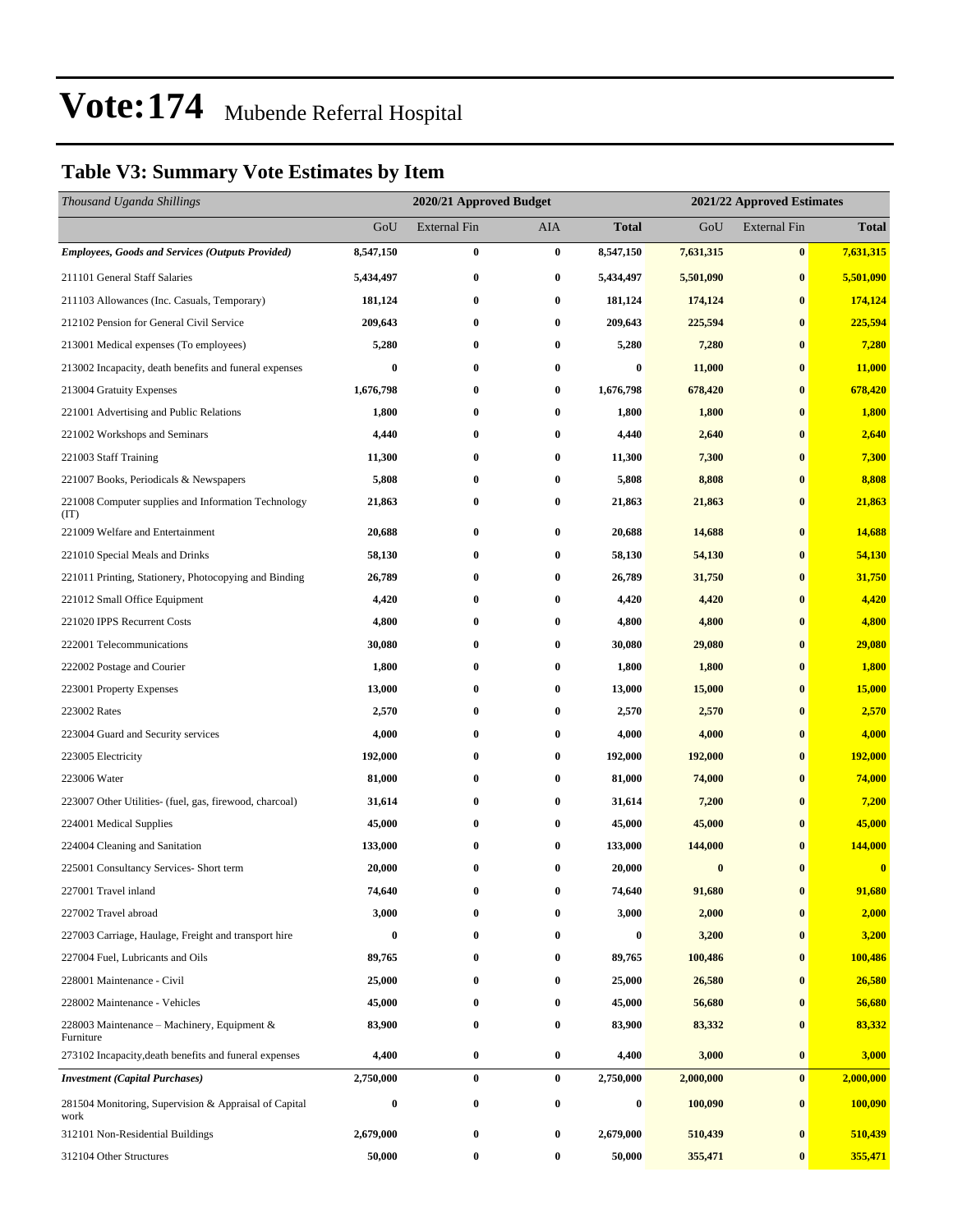| 312202 Machinery and Equipment      | $\bf{0}$   | $\bf{0}$     | $\bf{0}$     | $\bf{0}$   | 190,000    | $\bf{0}$       | 190,000      |
|-------------------------------------|------------|--------------|--------------|------------|------------|----------------|--------------|
| 312203 Furniture & Fixtures         | $\bf{0}$   | $\bf{0}$     | $\bf{0}$     | $\bf{0}$   | 150,000    | $\bf{0}$       | 150,000      |
| 312211 Office Equipment             | 21,000     | $\bf{0}$     | $\mathbf{0}$ | 21.000     | $\bf{0}$   | $\mathbf{0}$   | $\mathbf{0}$ |
| 312212 Medical Equipment            | $\bf{0}$   | $\bf{0}$     | $\mathbf{0}$ | $\bf{0}$   | 694,000    | $\mathbf{0}$   | 694,000      |
| <b>Arrears</b>                      | $\bf{0}$   | $\mathbf{0}$ | $\mathbf{0}$ | $\bf{0}$   | 1,617,607  | $\mathbf{0}$   | 1,617,607    |
| 321605 Domestic arrears (Budgeting) | $\bf{0}$   | $\bf{0}$     | $\mathbf{0}$ | $\bf{0}$   | 1,617,607  | $\bf{0}$       | 1,617,607    |
| <b>Grand Total Vote 174</b>         | 11,297,150 | $\bf{0}$     | $\bf{0}$     | 11,297,150 | 11,248,922 | $\mathbf{0}$   | 11,248,922   |
| <b>Total Excluding Arrears</b>      | 11,297,150 | $\mathbf{0}$ | $\mathbf{0}$ | 11,297,150 | 9,631,315  | $\overline{0}$ | 9,631,315    |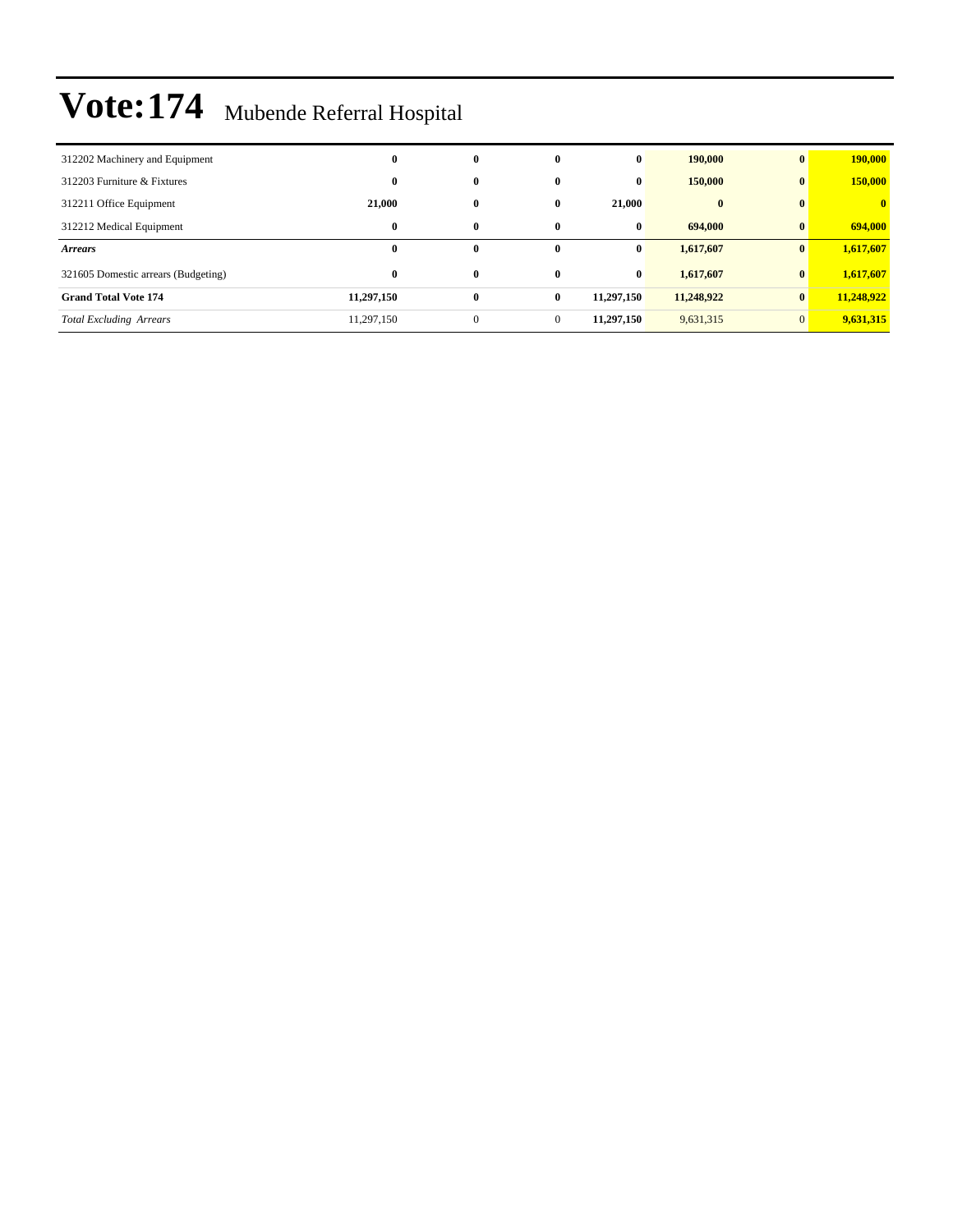### **Table V4: Detailed Estimates by Sub-SubProgramme, Department,Project and Budget Output and Item**

#### *Sub-SubProgrammme 56 Regional Referral Hospital Services*

*Recurrent Budget Estimates*

#### **Department 01 Mubende Referral Hospital Services**

| Thousand Uganda Shillings                                |                  | 2020/21 Approved Budget |                  |              | 2021/22 Approved Estimates |                  |              |
|----------------------------------------------------------|------------------|-------------------------|------------------|--------------|----------------------------|------------------|--------------|
| <b>Outputs Provided</b>                                  | Wage             | Non Wage                | AIA              | <b>Total</b> | Wage                       | Non Wage         | <b>Total</b> |
| <b>Budget Output 085601 Inpatient services</b>           |                  |                         |                  |              |                            |                  |              |
| 211103 Allowances (Inc. Casuals, Temporary)              | $\boldsymbol{0}$ | 107,950                 | $\boldsymbol{0}$ | 107.950      | $\mathbf{0}$               | 107.950          | 107,950      |
| 213001 Medical expenses (To employees)                   | $\boldsymbol{0}$ | $\boldsymbol{0}$        | $\mathbf{0}$     | $\bf{0}$     | $\boldsymbol{0}$           | 2,000            | 2,000        |
| 213002 Incapacity, death benefits and funeral expenses   | $\boldsymbol{0}$ | $\mathbf{0}$            | $\mathbf{0}$     | $\mathbf{0}$ | $\boldsymbol{0}$           | 11,000           | 11,000       |
| 221003 Staff Training                                    | $\boldsymbol{0}$ | 3,200                   | $\mathbf{0}$     | 3,200        | $\mathbf{0}$               | 1,200            | 1,200        |
| 221008 Computer supplies and Information Technology (IT) | $\boldsymbol{0}$ | 19,863                  | $\boldsymbol{0}$ | 19,863       | $\boldsymbol{0}$           | 19,863           | 19,863       |
| 221009 Welfare and Entertainment                         | $\boldsymbol{0}$ | 20,688                  | $\boldsymbol{0}$ | 20,688       | $\boldsymbol{0}$           | 14,688           | 14,688       |
| 221010 Special Meals and Drinks                          | $\boldsymbol{0}$ | 20,050                  | $\mathbf{0}$     | 20,050       | $\boldsymbol{0}$           | 18,050           | 18,050       |
| 221011 Printing, Stationery, Photocopying and Binding    | $\boldsymbol{0}$ | 14,240                  | $\mathbf{0}$     | 14,240       | $\boldsymbol{0}$           | 14,240           | 14,240       |
| 221012 Small Office Equipment                            | $\boldsymbol{0}$ | 2,000                   | $\mathbf{0}$     | 2,000        | $\boldsymbol{0}$           | 2,000            | 2,000        |
| 223001 Property Expenses                                 | $\boldsymbol{0}$ | 10,000                  | $\boldsymbol{0}$ | 10,000       | $\boldsymbol{0}$           | 12,000           | 12,000       |
| 223002 Rates                                             | $\boldsymbol{0}$ | 1,500                   | $\boldsymbol{0}$ | 1,500        | $\boldsymbol{0}$           | 1,500            | 1,500        |
| 223004 Guard and Security services                       | $\boldsymbol{0}$ | 4,000                   | $\mathbf{0}$     | 4,000        | $\boldsymbol{0}$           | 4,000            | 4,000        |
| 223005 Electricity                                       | $\boldsymbol{0}$ | 120,000                 | $\mathbf{0}$     | 120,000      | $\boldsymbol{0}$           | 120,000          | 120,000      |
| 223006 Water                                             | $\boldsymbol{0}$ | 54,000                  | $\mathbf{0}$     | 54,000       | $\mathbf{0}$               | 50,000           | 50,000       |
| 223007 Other Utilities- (fuel, gas, firewood, charcoal)  | $\boldsymbol{0}$ | 16,120                  | $\boldsymbol{0}$ | 16,120       | $\boldsymbol{0}$           | 7,200            | 7,200        |
| 224001 Medical Supplies                                  | $\boldsymbol{0}$ | 45,000                  | $\boldsymbol{0}$ | 45,000       | $\boldsymbol{0}$           | 45,000           | 45,000       |
| 224004 Cleaning and Sanitation                           | $\boldsymbol{0}$ | 3,000                   | $\mathbf{0}$     | 3,000        | $\boldsymbol{0}$           | 14,000           | 14,000       |
| 227001 Travel inland                                     | $\boldsymbol{0}$ | 41,680                  | $\mathbf{0}$     | 41,680       | $\boldsymbol{0}$           | 53,640           | 53,640       |
| 227002 Travel abroad                                     | $\boldsymbol{0}$ | 3,000                   | $\mathbf{0}$     | 3,000        | $\boldsymbol{0}$           | $\boldsymbol{0}$ | $\bf{0}$     |
| 227003 Carriage, Haulage, Freight and transport hire     | $\boldsymbol{0}$ | $\boldsymbol{0}$        | $\mathbf{0}$     | $\bf{0}$     | $\boldsymbol{0}$           | 3,200            | 3,200        |
| 227004 Fuel, Lubricants and Oils                         | $\boldsymbol{0}$ | 43,820                  | $\boldsymbol{0}$ | 43,820       | $\boldsymbol{0}$           | 41,320           | 41,320       |
| 228001 Maintenance - Civil                               | $\boldsymbol{0}$ | 10,000                  | $\mathbf{0}$     | 10,000       | $\boldsymbol{0}$           | 11,580           | 11,580       |
| 228002 Maintenance - Vehicles                            | $\boldsymbol{0}$ | $\mathbf{0}$            | $\mathbf{0}$     | $\mathbf{0}$ | $\boldsymbol{0}$           | 11,680           | 11,680       |
| 228003 Maintenance - Machinery, Equipment & Furniture    | $\boldsymbol{0}$ | 18,000                  | $\mathbf{0}$     | 18,000       | $\boldsymbol{0}$           | 27,000           | 27,000       |
| <b>Total Cost of Budget Output 01</b>                    | 0                | 558,111                 | 0                | 558,111      | $\boldsymbol{\theta}$      | 593,111          | 593,111      |
| <b>Budget Output 085602 Outpatient services</b>          |                  |                         |                  |              |                            |                  |              |
| 211103 Allowances (Inc. Casuals, Temporary)              | $\boldsymbol{0}$ | 3,720                   | $\boldsymbol{0}$ | 3,720        | $\mathbf{0}$               | 3,720            | 3,720        |
| 221002 Workshops and Seminars                            | $\boldsymbol{0}$ | 3,000                   | $\boldsymbol{0}$ | 3,000        | $\boldsymbol{0}$           | 1,200            | 1,200        |
| 221003 Staff Training                                    | $\boldsymbol{0}$ | 4,000                   | $\mathbf{0}$     | 4,000        | $\boldsymbol{0}$           | 2,000            | 2,000        |
| 221010 Special Meals and Drinks                          | $\boldsymbol{0}$ | 30,460                  | $\mathbf{0}$     | 30,460       | $\boldsymbol{0}$           | 30,460           | 30,460       |
| 223001 Property Expenses                                 | $\boldsymbol{0}$ | 3,000                   | $\boldsymbol{0}$ | 3,000        | $\mathbf{0}$               | 3,000            | 3,000        |
| 223005 Electricity                                       | $\boldsymbol{0}$ | 36,000                  | $\mathbf{0}$     | 36,000       | $\mathbf{0}$               | 36,000           | 36,000       |
| 223006 Water                                             | $\mathbf{0}$     | 15,000                  | $\boldsymbol{0}$ | 15,000       | $\boldsymbol{0}$           | 12,000           | 12,000       |
| 227004 Fuel, Lubricants and Oils                         | $\boldsymbol{0}$ | $\boldsymbol{0}$        | $\boldsymbol{0}$ | $\bf{0}$     | $\boldsymbol{0}$           | 6,800            | 6,800        |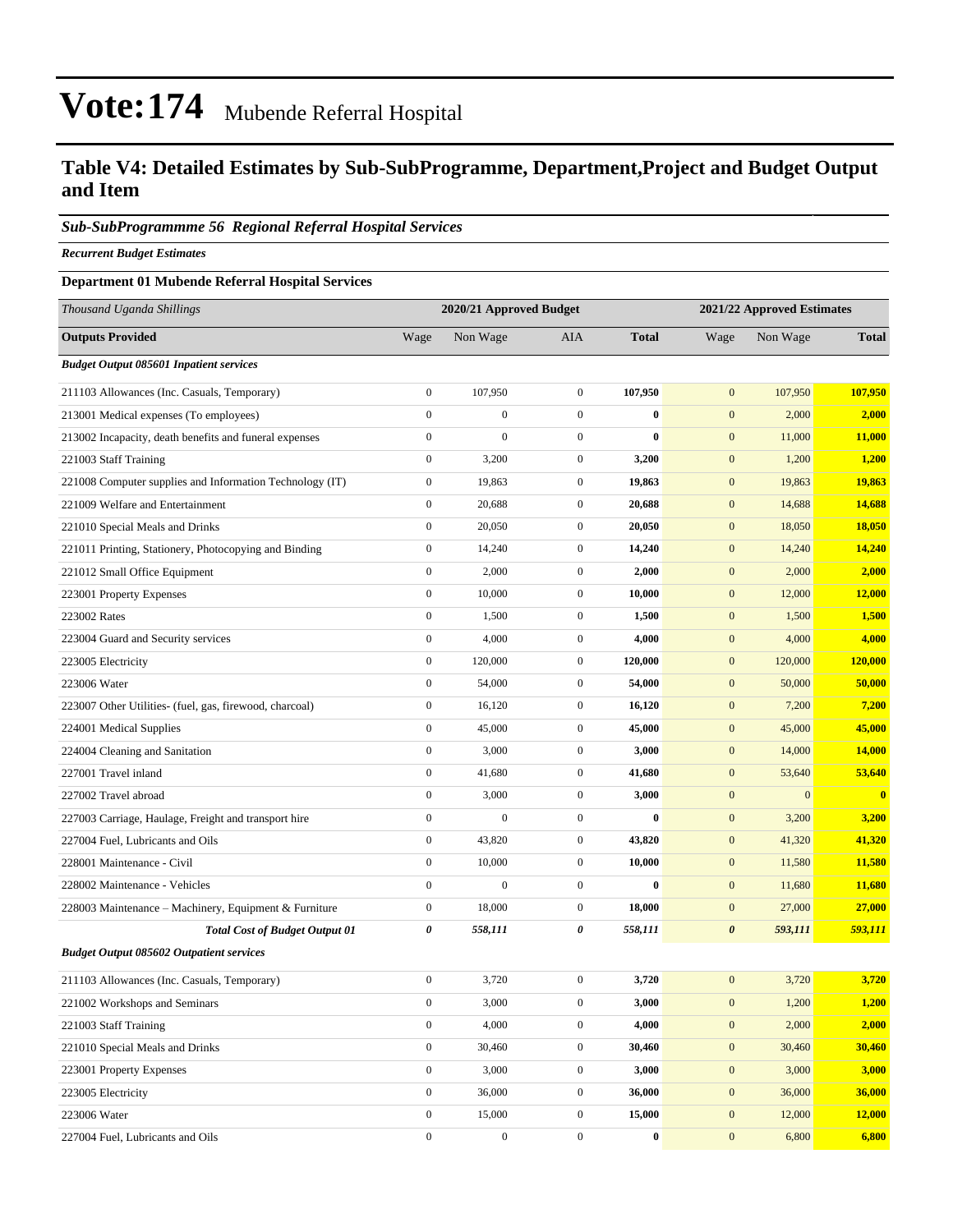| 228001 Maintenance - Civil                                           | $\boldsymbol{0}$      | 3,000            | $\mathbf{0}$     | 3,000     | $\mathbf{0}$          | 3,000        | 3,000     |
|----------------------------------------------------------------------|-----------------------|------------------|------------------|-----------|-----------------------|--------------|-----------|
| <b>Total Cost of Budget Output 02</b>                                | 0                     | 98,180           | 0                | 98,180    | $\boldsymbol{\theta}$ | 98,180       | 98,180    |
| <b>Budget Output 085604 Diagnostic services</b>                      |                       |                  |                  |           |                       |              |           |
| 222002 Postage and Courier                                           | $\boldsymbol{0}$      | 1,800            | $\overline{0}$   | 1,800     | $\mathbf{0}$          | 1,800        | 1,800     |
| 223005 Electricity                                                   | $\boldsymbol{0}$      | 36,000           | $\overline{0}$   | 36,000    | $\mathbf{0}$          | 36,000       | 36,000    |
| 223006 Water                                                         | $\boldsymbol{0}$      | 12,000           | $\overline{0}$   | 12,000    | $\mathbf{0}$          | 12,000       | 12,000    |
| 223007 Other Utilities- (fuel, gas, firewood, charcoal)              | $\mathbf{0}$          | 5,494            | $\mathbf{0}$     | 5,494     | $\mathbf{0}$          | $\mathbf{0}$ | $\bf{0}$  |
| 227004 Fuel, Lubricants and Oils                                     | $\mathbf{0}$          | $\mathbf{0}$     | $\mathbf{0}$     | $\bf{0}$  | $\mathbf{0}$          | 5,494        | 5,494     |
| <b>Total Cost of Budget Output 04</b>                                | $\boldsymbol{\theta}$ | 55,294           | 0                | 55,294    | $\boldsymbol{\theta}$ | 55,294       | 55,294    |
| <b>Budget Output 085605 Hospital Management and support services</b> |                       |                  |                  |           |                       |              |           |
| 211101 General Staff Salaries                                        | 5,434,497             | $\boldsymbol{0}$ | $\mathbf{0}$     | 5,434,497 | 5,501,090             | $\mathbf{0}$ | 5,501,090 |
| 211103 Allowances (Inc. Casuals, Temporary)                          | $\boldsymbol{0}$      | 38,590           | $\mathbf{0}$     | 38,590    | $\mathbf{0}$          | 38,590       | 38,590    |
| 212102 Pension for General Civil Service                             | $\boldsymbol{0}$      | 209,643          | $\mathbf{0}$     | 209,643   | $\mathbf{0}$          | 225,594      | 225,594   |
| 213001 Medical expenses (To employees)                               | $\boldsymbol{0}$      | 5,280            | $\mathbf{0}$     | 5,280     | $\mathbf{0}$          | 5,280        | 5,280     |
| 213004 Gratuity Expenses                                             | $\boldsymbol{0}$      | 1,676,798        | $\mathbf{0}$     | 1,676,798 | $\mathbf{0}$          | 678,420      | 678,420   |
| 221001 Advertising and Public Relations                              | $\boldsymbol{0}$      | 1,800            | $\mathbf{0}$     | 1,800     | $\mathbf{0}$          | 1,800        | 1,800     |
| 221002 Workshops and Seminars                                        | $\boldsymbol{0}$      | 1,440            | $\mathbf{0}$     | 1,440     | $\mathbf{0}$          | 1,440        | 1,440     |
| 221007 Books, Periodicals & Newspapers                               | $\boldsymbol{0}$      | 5,808            | $\mathbf{0}$     | 5,808     | $\mathbf{0}$          | 8,808        | 8,808     |
| 221010 Special Meals and Drinks                                      | $\boldsymbol{0}$      | 3,120            | $\mathbf{0}$     | 3,120     | $\mathbf{0}$          | 3,120        | 3,120     |
| 221011 Printing, Stationery, Photocopying and Binding                | $\boldsymbol{0}$      | 6,150            | $\overline{0}$   | 6,150     | $\mathbf{0}$          | 9,150        | 9,150     |
| 221012 Small Office Equipment                                        | $\boldsymbol{0}$      | 2,420            | $\mathbf{0}$     | 2,420     | $\mathbf{0}$          | 2,420        | 2,420     |
| 222001 Telecommunications                                            | $\boldsymbol{0}$      | 22,320           | $\mathbf{0}$     | 22,320    | $\mathbf{0}$          | 22,320       | 22,320    |
| 223002 Rates                                                         | $\boldsymbol{0}$      | 1,070            | $\overline{0}$   | 1,070     | $\mathbf{0}$          | 1,070        | 1,070     |
| 223007 Other Utilities- (fuel, gas, firewood, charcoal)              | $\boldsymbol{0}$      | 10,000           | $\mathbf{0}$     | 10,000    | $\mathbf{0}$          | $\mathbf{0}$ | $\bf{0}$  |
| 224004 Cleaning and Sanitation                                       | $\boldsymbol{0}$      | 10,000           | $\overline{0}$   | 10,000    | $\mathbf{0}$          | 10,000       | 10,000    |
| 225001 Consultancy Services- Short term                              | $\boldsymbol{0}$      | 20,000           | $\mathbf{0}$     | 20,000    | $\mathbf{0}$          | $\mathbf{0}$ | $\bf{0}$  |
| 227001 Travel inland                                                 | $\boldsymbol{0}$      | 13,000           | $\mathbf{0}$     | 13,000    | $\mathbf{0}$          | 20,040       | 20,040    |
| 227004 Fuel, Lubricants and Oils                                     | $\boldsymbol{0}$      | 7,073            | $\overline{0}$   | 7,073     | $\mathbf{0}$          | $\mathbf{0}$ | $\bf{0}$  |
| 228002 Maintenance - Vehicles                                        | $\boldsymbol{0}$      | 25,000           | $\mathbf{0}$     | 25,000    | $\mathbf{0}$          | 25,000       | 25,000    |
| 228003 Maintenance – Machinery, Equipment & Furniture                | $\boldsymbol{0}$      | 24,000           | $\overline{0}$   | 24,000    | $\mathbf{0}$          | 7,432        | 7,432     |
| 273102 Incapacity, death benefits and funeral expenses               | $\mathbf{0}$          | 4,400            | 0                | 4,400     | $\boldsymbol{0}$      | $\mathbf{0}$ | $\bf{0}$  |
| <b>Total Cost of Budget Output 05</b>                                | 5,434,497             | 2,087,912        | 0                | 7,522,410 | 5,501,090             | 1,060,484    | 6,561,574 |
| Budget Output 085606 Prevention and rehabilitation services          |                       |                  |                  |           |                       |              |           |
| 211103 Allowances (Inc. Casuals, Temporary)                          | $\boldsymbol{0}$      | 4,080            | $\boldsymbol{0}$ | 4,080     | $\mathbf{0}$          | 2,080        | 2,080     |
| 222001 Telecommunications                                            | $\boldsymbol{0}$      | 4,000            | $\boldsymbol{0}$ | 4,000     | $\mathbf{0}$          | 3,000        | 3,000     |
| 224004 Cleaning and Sanitation                                       | $\boldsymbol{0}$      | 120,000          | $\boldsymbol{0}$ | 120,000   | $\boldsymbol{0}$      | 120,000      | 120,000   |
| 227004 Fuel, Lubricants and Oils                                     | $\boldsymbol{0}$      | 10,032           | $\boldsymbol{0}$ | 10,032    | $\mathbf{0}$          | 3,032        | 3,032     |
| 228001 Maintenance - Civil                                           | $\boldsymbol{0}$      | 12,000           | $\boldsymbol{0}$ | 12,000    | $\mathbf{0}$          | 9,000        | 9,000     |
| 273102 Incapacity, death benefits and funeral expenses               | $\boldsymbol{0}$      | $\boldsymbol{0}$ | $\boldsymbol{0}$ | $\bf{0}$  | $\mathbf{0}$          | 3,000        | 3,000     |
| <b>Total Cost of Budget Output 06</b>                                | 0                     | 150,112          | 0                | 150,112   | $\boldsymbol{\theta}$ | 140,112      | 140,112   |
| <b>Budget Output 085607 Immunisation Services</b>                    |                       |                  |                  |           |                       |              |           |
| 211103 Allowances (Inc. Casuals, Temporary)                          | $\boldsymbol{0}$      | 13,704           | $\boldsymbol{0}$ | 13,704    | $\boldsymbol{0}$      | 8,704        | 8,704     |
| 221010 Special Meals and Drinks                                      | $\boldsymbol{0}$      | 4,500            | $\boldsymbol{0}$ | 4,500     | $\boldsymbol{0}$      | 2,500        | 2,500     |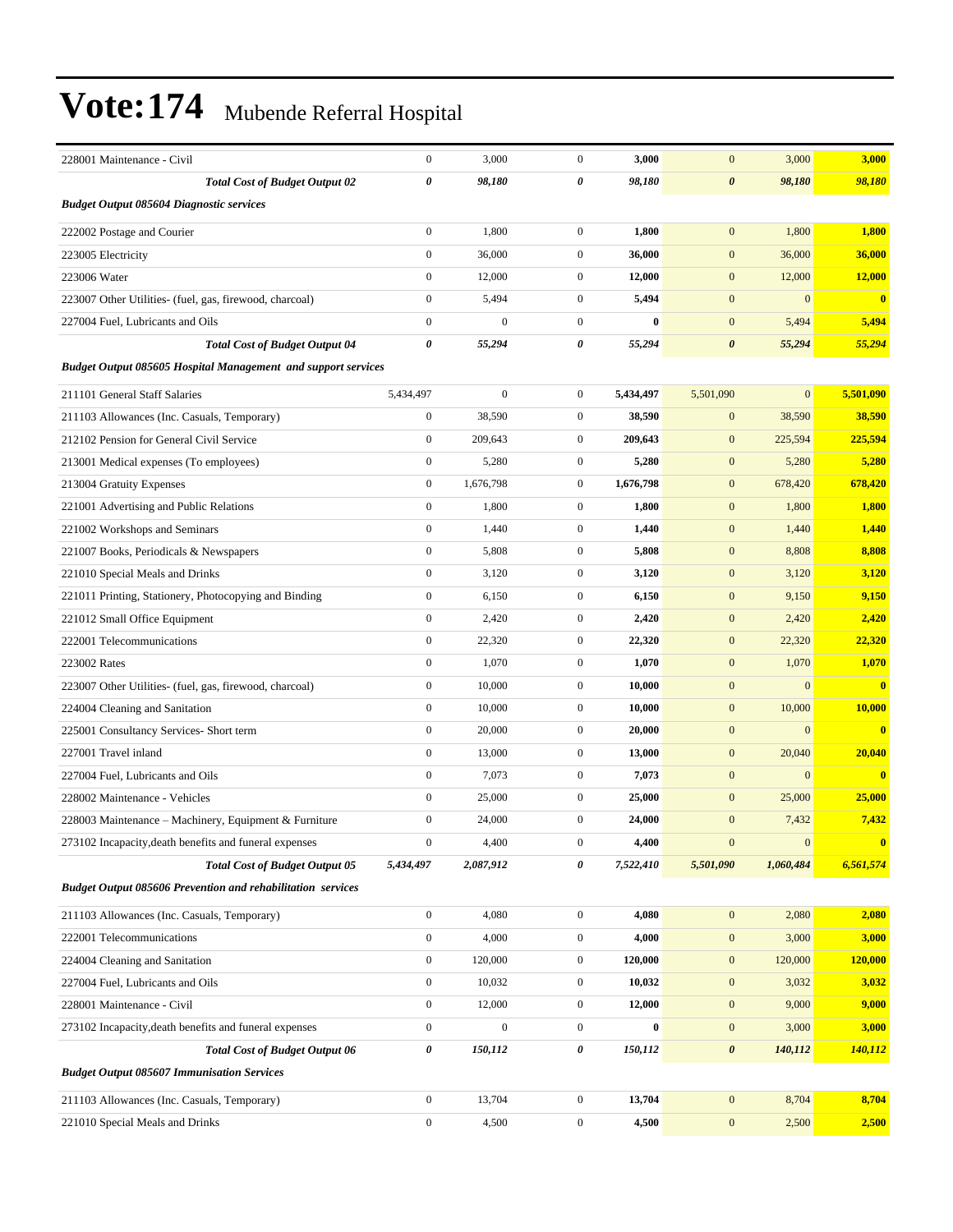| 227004 Fuel, Lubricants and Oils                               | $\boldsymbol{0}$      | 12,840                  | $\boldsymbol{0}$ | 12,840       | $\boldsymbol{0}$      | 12,840                     | 12,840        |
|----------------------------------------------------------------|-----------------------|-------------------------|------------------|--------------|-----------------------|----------------------------|---------------|
| 228002 Maintenance - Vehicles                                  | $\mathbf{0}$          | 15,000                  | $\overline{0}$   | 15,000       | $\mathbf{0}$          | 15,000                     | 15,000        |
| 228003 Maintenance - Machinery, Equipment & Furniture          | $\boldsymbol{0}$      | $\boldsymbol{0}$        | $\mathbf{0}$     | $\bf{0}$     | $\mathbf{0}$          | 7,000                      | 7,000         |
| <b>Total Cost of Budget Output 07</b>                          | $\boldsymbol{\theta}$ | 46,044                  | $\theta$         | 46,044       | $\boldsymbol{\theta}$ | 46,044                     | 46,044        |
| <b>Budget Output 085608 HIV/AIDS Mainstreaming</b>             |                       |                         |                  |              |                       |                            |               |
| 227002 Travel abroad                                           | $\boldsymbol{0}$      | $\boldsymbol{0}$        | $\overline{0}$   | $\bf{0}$     | $\mathbf{0}$          | 2,000                      | 2,000         |
| 227004 Fuel, Lubricants and Oils                               | $\boldsymbol{0}$      | $\boldsymbol{0}$        | $\overline{0}$   | $\bf{0}$     | $\boldsymbol{0}$      | 15,000                     | 15,000        |
| 228001 Maintenance - Civil                                     | $\mathbf{0}$          | $\boldsymbol{0}$        | $\overline{0}$   | $\bf{0}$     | $\mathbf{0}$          | 3,000                      | 3,000         |
| <b>Total Cost of Budget Output 08</b>                          | $\boldsymbol{\theta}$ | 0                       | $\theta$         | 0            | $\boldsymbol{\theta}$ | 20,000                     | 20,000        |
| <b>Budget Output 085619 Human Resource Management Services</b> |                       |                         |                  |              |                       |                            |               |
| 211103 Allowances (Inc. Casuals, Temporary)                    | $\boldsymbol{0}$      | 4,800                   | $\overline{0}$   | 4,800        | $\mathbf{0}$          | 4,800                      | 4,800         |
| 221011 Printing, Stationery, Photocopying and Binding          | $\boldsymbol{0}$      | 2,400                   | $\mathbf{0}$     | 2,400        | $\mathbf{0}$          | 2,400                      | 2,400         |
| 221020 IPPS Recurrent Costs                                    | $\boldsymbol{0}$      | 4,800                   | $\mathbf{0}$     | 4,800        | $\mathbf{0}$          | 4,800                      | 4,800         |
| 222001 Telecommunications                                      | $\boldsymbol{0}$      | 2,400                   | $\boldsymbol{0}$ | 2,400        | $\mathbf{0}$          | 2,400                      | 2,400         |
| 227004 Fuel, Lubricants and Oils                               | $\boldsymbol{0}$      | 5,600                   | $\mathbf{0}$     | 5,600        | $\mathbf{0}$          | 5,600                      | 5,600         |
| <b>Total Cost of Budget Output 19</b>                          | $\boldsymbol{\theta}$ | 20,000                  | 0                | 20,000       | $\boldsymbol{\theta}$ | 20,000                     | 20,000        |
| <b>Budget Output 085620 Records Management Services</b>        |                       |                         |                  |              |                       |                            |               |
| 211103 Allowances (Inc. Casuals, Temporary)                    | $\boldsymbol{0}$      | 3,000                   | $\overline{0}$   | 3,000        | $\mathbf{0}$          | 3,000                      | 3,000         |
| 221011 Printing, Stationery, Photocopying and Binding          | $\boldsymbol{0}$      | 1,999                   | $\overline{0}$   | 1,999        | $\boldsymbol{0}$      | 2,000                      | 2,000         |
| <b>Total Cost of Budget Output 20</b>                          | 0                     | 4,999                   | 0                | 4,999        | $\boldsymbol{\theta}$ | 5,000                      | 5,000         |
| <b>Total Cost Of Outputs Provided</b>                          | 5,434,497             | 3,020,653               | $\bf{0}$         | 8,455,150    | 5,501,090             | 2,038,225                  | 7,539,315     |
| <b>Arrears</b>                                                 | Wage                  | Non Wage                | AIA              | <b>Total</b> | Wage                  | Non Wage                   | <b>Total</b>  |
| <b>Budget Output 085699 Arrears</b>                            |                       |                         |                  |              |                       |                            |               |
| 321605 Domestic arrears (Budgeting)                            | $\boldsymbol{0}$      | $\boldsymbol{0}$        | $\boldsymbol{0}$ | $\bf{0}$     | $\mathbf{0}$          | 58,884                     | 58,884        |
| <b>Total Cost of Budget Output 99</b>                          | $\boldsymbol{\theta}$ | 0                       | 0                | 0            | $\boldsymbol{\theta}$ | 58,884                     | 58,884        |
| <b>Total Cost Of Arrears</b>                                   | $\bf{0}$              | $\bf{0}$                | $\bf{0}$         | $\bf{0}$     | $\bf{0}$              | 58,884                     | 58,884        |
| <b>Total Cost for Department 01</b>                            | 5,434,497             | 3,020,653               | $\bf{0}$         | 8,455,150    | 5,501,090             | 2,097,109                  | 7,598,199     |
| <b>Total Excluding Arrears</b>                                 | 5,434,497             | 3,020,653               | $\mathbf{0}$     | 8,455,150    | 5,501,090             | 2,038,225                  | 7,539,315     |
| Department 02 Mubende Referral Hospital Internal Audit         |                       |                         |                  |              |                       |                            |               |
| Thousand Uganda Shillings                                      |                       | 2020/21 Approved Budget |                  |              |                       | 2021/22 Approved Estimates |               |
| <b>Outputs Provided</b>                                        | Wage                  | Non Wage                | AIA              | <b>Total</b> | Wage                  | Non Wage                   | <b>Total</b>  |
| Budget Output 085605 Hospital Management and support services  |                       |                         |                  |              |                       |                            |               |
| 211103 Allowances (Inc. Casuals, Temporary)                    | $\boldsymbol{0}$      | 5,280                   | $\mathbf{0}$     | 5,280        | $\boldsymbol{0}$      | 5,280                      | 5,280         |
| 221011 Printing, Stationery, Photocopying and Binding          | $\boldsymbol{0}$      | $\boldsymbol{0}$        | $\boldsymbol{0}$ | $\bf{0}$     | $\mathbf{0}$          | 1,960                      | 1,960         |
| 222001 Telecommunications                                      | $\boldsymbol{0}$      | 760                     | $\boldsymbol{0}$ | 760          | $\mathbf{0}$          | 760                        | 760           |
| 227001 Travel inland                                           | $\boldsymbol{0}$      | 3,960                   | $\boldsymbol{0}$ | 3,960        | $\boldsymbol{0}$      | 2,000                      | 2,000         |
| <b>Total Cost of Budget Output 05</b>                          | 0                     | 10,000                  | 0                | 10,000       | $\boldsymbol{\theta}$ | 10,000                     | 10,000        |
| <b>Total Cost Of Outputs Provided</b>                          |                       |                         | $\bf{0}$         | 10,000       | $\boldsymbol{0}$      | 10,000                     | <b>10,000</b> |
|                                                                | $\bf{0}$              | 10,000                  |                  |              |                       |                            |               |
| <b>Total Cost for Department 02</b>                            | $\bf{0}$              | 10,000                  | $\bf{0}$         | 10,000       | $\bf{0}$              | 10,000                     | 10,000        |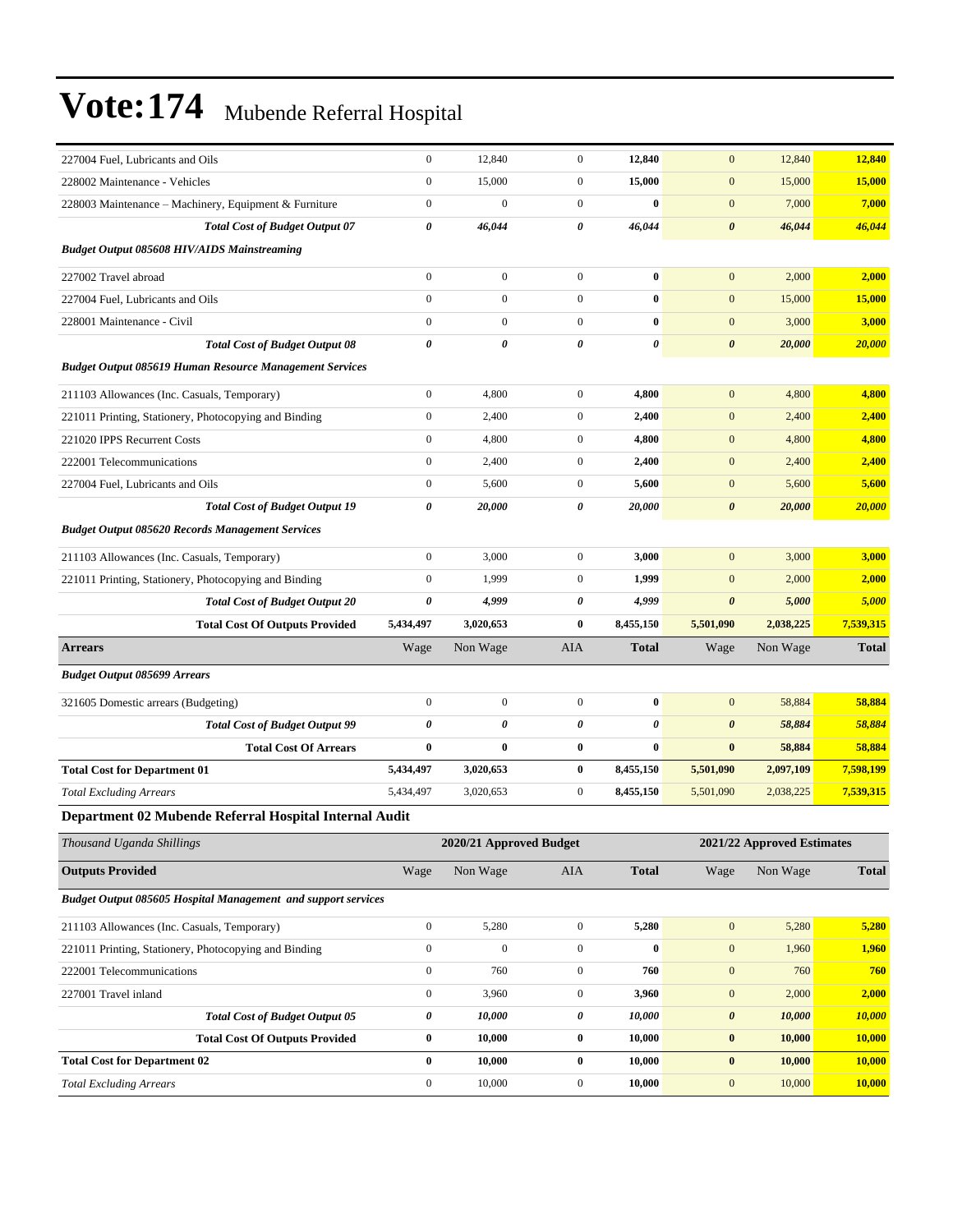#### **Department 03 Mubende Regional Maintenance**

| Thousand Uganda Shillings                                            |              | 2020/21 Approved Budget |                |              |                       | 2021/22 Approved Estimates |              |  |  |
|----------------------------------------------------------------------|--------------|-------------------------|----------------|--------------|-----------------------|----------------------------|--------------|--|--|
| <b>Outputs Provided</b>                                              | Wage         | Non Wage                | <b>AIA</b>     | <b>Total</b> | Wage                  | Non Wage                   | <b>Total</b> |  |  |
| <b>Budget Output 085605 Hospital Management and support services</b> |              |                         |                |              |                       |                            |              |  |  |
| 221003 Staff Training                                                | $\mathbf{0}$ | 4,100                   | $\overline{0}$ | 4,100        | $\mathbf{0}$          | 4,100                      | 4,100        |  |  |
| 221008 Computer supplies and Information Technology (IT)             | $\mathbf{0}$ | 2,000                   | $\overline{0}$ | 2,000        | $\mathbf{0}$          | 2,000                      | 2,000        |  |  |
| 221011 Printing, Stationery, Photocopying and Binding                | $\mathbf{0}$ | 2,000                   | $\overline{0}$ | 2,000        | $\mathbf{0}$          | 2,000                      | 2,000        |  |  |
| 222001 Telecommunications                                            | $\mathbf{0}$ | 600                     | $\mathbf{0}$   | 600          | $\mathbf{0}$          | 600                        | 600          |  |  |
| 227001 Travel inland                                                 | $\mathbf{0}$ | 16,000                  | $\overline{0}$ | 16,000       | $\mathbf{0}$          | 16,000                     | 16,000       |  |  |
| 227004 Fuel, Lubricants and Oils                                     | $\mathbf{0}$ | 10,400                  | $\overline{0}$ | 10,400       | $\mathbf{0}$          | 10,400                     | 10,400       |  |  |
| 228002 Maintenance - Vehicles                                        | $\mathbf{0}$ | 5,000                   | $\overline{0}$ | 5,000        | $\mathbf{0}$          | 5,000                      | 5,000        |  |  |
| 228003 Maintenance – Machinery, Equipment & Furniture                | $\mathbf{0}$ | 41,900                  | $\overline{0}$ | 41,900       | $\mathbf{0}$          | 41,900                     | 41,900       |  |  |
| <b>Total Cost of Budget Output 05</b>                                | 0            | 82,000                  | 0              | 82,000       | $\boldsymbol{\theta}$ | 82,000                     | 82,000       |  |  |
| <b>Total Cost Of Outputs Provided</b>                                | $\bf{0}$     | 82,000                  | $\bf{0}$       | 82,000       | $\bf{0}$              | 82,000                     | 82,000       |  |  |
| <b>Total Cost for Department 03</b>                                  | $\bf{0}$     | 82,000                  | $\bf{0}$       | 82,000       | $\bf{0}$              | 82,000                     | 82,000       |  |  |
| <b>Total Excluding Arrears</b>                                       | $\mathbf{0}$ | 82,000                  | $\overline{0}$ | 82,000       | $\mathbf{0}$          | 82,000                     | 82,000       |  |  |
| <b>Development Budget Estimates</b>                                  |              |                         |                |              |                       |                            |              |  |  |

### **Project 1004 Mubende Rehabilitation Referal Hospital**

| Thousand Uganda Shillings                                                     |                               | 2020/21 Approved Budget |                       |              | 2021/22 Draft Estimates       |                               |              |
|-------------------------------------------------------------------------------|-------------------------------|-------------------------|-----------------------|--------------|-------------------------------|-------------------------------|--------------|
| <b>Capital Purchases</b>                                                      | <b>GoU Dev't External Fin</b> |                         | <b>AIA</b>            | <b>Total</b> | <b>GoU Dev't External Fin</b> |                               | <b>Total</b> |
| <b>Budget Output 085677 Purchase of Specialised Machinery &amp; Equipment</b> |                               |                         |                       |              |                               |                               |              |
| 312202 Machinery and Equipment                                                | $\overline{0}$                | $\overline{0}$          | $\mathbf{0}$          | $\mathbf{0}$ | 180,000                       | $\overline{0}$                | 180,000      |
| <b>Total Cost Of Budget Output 085677</b>                                     | $\theta$                      | $\theta$                | $\boldsymbol{\theta}$ | 0            | 180,000                       | $\boldsymbol{\theta}$         | 180,000      |
| <b>Budget Output 085680 Hospital Construction/rehabilitation</b>              |                               |                         |                       |              |                               |                               |              |
| 312104 Other Structures                                                       | 50,000                        | $\overline{0}$          | $\mathbf{0}$          | 50,000       | 290,471                       | $\overline{0}$                | 290,471      |
| Total Cost Of Budget Output 085680                                            | 50,000                        | $\boldsymbol{\theta}$   | 0                     | 50,000       | 290,471                       | $\boldsymbol{\theta}$         | 290,471      |
| Budget Output 085683 OPD and other ward construction and rehabilitation       |                               |                         |                       |              |                               |                               |              |
| 281504 Monitoring, Supervision & Appraisal of Capital work                    | $\mathbf{0}$                  | $\overline{0}$          | $\mathbf{0}$          | $\bf{0}$     | 100,090                       | $\overline{0}$                | 100,090      |
| 312101 Non-Residential Buildings                                              | 2,500,000                     | $\mathbf{0}$            | $\mathbf{0}$          | 2,500,000    | 485,439                       | $\overline{0}$                | 485,439      |
| Total Cost Of Budget Output 085683                                            | 2,500,000                     | 0                       | $\boldsymbol{\theta}$ | 2,500,000    | 585,529                       | $\boldsymbol{\theta}$         | 585,529      |
| <b>Budget Output 085685 Purchase of Medical Equipment</b>                     |                               |                         |                       |              |                               |                               |              |
| 312212 Medical Equipment                                                      | $\overline{0}$                | $\mathbf{0}$            | $\mathbf{0}$          | $\mathbf{0}$ | 694,000                       | $\overline{0}$                | 694,000      |
| Total Cost Of Budget Output 085685                                            | 0                             | 0                       | $\boldsymbol{\theta}$ | 0            | 694,000                       | $\boldsymbol{\theta}$         | 694,000      |
| <b>Total Cost for Capital Purchases</b>                                       | 2,550,000                     | $\mathbf{0}$            | $\mathbf{0}$          | 2,550,000    | 1,750,000                     | $\overline{0}$                | 1,750,000    |
| <b>Arrears</b>                                                                | <b>GoU Dev't External Fin</b> |                         | <b>AIA</b>            | <b>Total</b> |                               | <b>GoU Dev't External Fin</b> | <b>Total</b> |
| <b>Budget Output 085699 Arrears</b>                                           |                               |                         |                       |              |                               |                               |              |
| 321605 Domestic arrears (Budgeting)                                           | $\boldsymbol{0}$              | $\overline{0}$          | $\mathbf{0}$          | $\bf{0}$     | 1,558,723                     | $\overline{0}$                | 1,558,723    |
| <b>Total Cost Of Budget Output 085699</b>                                     | 0                             | $\theta$                | $\boldsymbol{\theta}$ | 0            | 1,558,723                     | $\boldsymbol{\theta}$         | 1,558,723    |
| <b>Total Cost for Arrears</b>                                                 | $\mathbf{0}$                  | $\overline{0}$          | $\mathbf{0}$          | $\bf{0}$     | 1,558,723                     | $\overline{0}$                | 1,558,723    |
| <b>Total Cost for Project: 1004</b>                                           | 2,550,000                     | $\overline{0}$          | $\overline{0}$        | 2,550,000    | 3,308,723                     | $\overline{0}$                | 3,308,723    |
| <b>Total Excluding Arrears</b>                                                | 2.550,000                     | $\mathbf{0}$            | $\Omega$              | 2,550,000    | 1,750,000                     | $\Omega$                      | 1,750,000    |